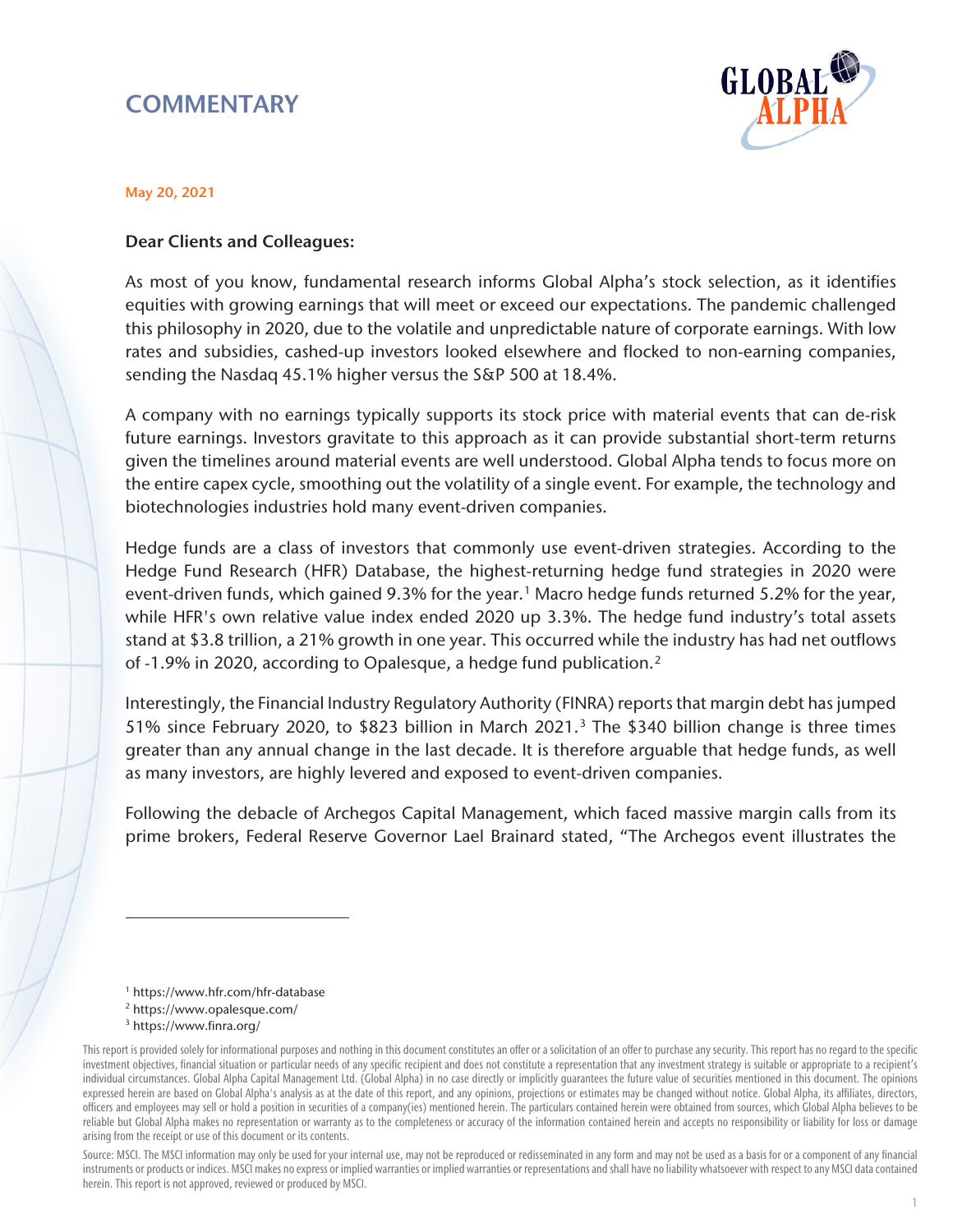## COMMENTARY CONT.



limited visibility into hedge fund exposures and serves as a reminder that available measures of hedge fund leverage may not be capturing important risks."

#### Where is all the new levered money (or at least part of it)?

According to PWC, the United States (US) equity and IPO capital markets in Q1 kicked off with yet another record, driven by the continued SPAC attack, with 389 IPOs raising \$125 billion; 2020 raised \$150 billion in total. A lot of this money is in newly issued, event driven, technology and biotechnology companies. The money is used to develop new products and services at an accelerated pace to catch up to their rich IPO valuations.

These amounts materialize as capex and revenues to the subcontractors of technology or biotechnology companies, commonly known as the picks and shovel of an industry. Global Alpha is invested in these types of companies, which stand to benefit from the capital exuberance described above.

Additionally, our companies are profitable and diversified. They also are of lesser interest to eventdriven hedge funds. These companies could be at a lesser risk of mass sell-off due to an Archegos Capital Management type liquidity crunch. Rich in pharmaceutical history, Europe holds many excellent contract research organizations that appear in our investment universe and have the biopharma industry as clients.

Evotec (EVT:GR)

Based in Hamburg, Germany, Evotec operates multiple scientifically driven contract research centers for the biopharma industry. The company has extensive scientific knowledge to assist in genetic and biochemical drug development programs.

With the large biopharma market growing at a compound annual growth rate (CAGR) of 13.5%, Evotec has been gaining market share with a 20% growth rate. The company recently launched a low cost biological drug production platform that is expected to grow revenues considerably in the midterm. Evotec also signed an agreement with the Japanese giant Takeda for the development of RNAi drugs.

### Oxford Biomedica (OXB:LN)

Global Alpha also owns Oxford BioMedica, a biopharmaceutical company engaged in the production of viral vectors, a key component of delivering a genetic drug. Without vectors or other delivery

Source: MSCI. The MSCI information may only be used for your internal use, may not be reproduced or redisseminated in any form and may not be used as a basis for or a component of any financial instruments or products or indices. MSCI makes no express or implied warranties or implied warranties or representations and shall have no liability whatsoever with respect to any MSCI data contained herein. This report is not approved, reviewed or produced by MSCI.

This report is provided solely for informational purposes and nothing in this document constitutes an offer or a solicitation of an offer to purchase any security. This report has no regard to the specific investment objectives, financial situation or particular needs of any specific recipient and does not constitute a representation that any investment strategy is suitable or appropriate to a recipient's individual circumstances. Global Alpha Capital Management Ltd. (Global Alpha) in no case directly or implicitly guarantees the future value of securities mentioned in this document. The opinions expressed herein are based on Global Alpha's analysis as at the date of this report, and any opinions, projections or estimates may be changed without notice. Global Alpha, its affiliates, directors, officers and employees may sell or hold a position in securities of a company(ies) mentioned herein. The particulars contained herein were obtained from sources, which Global believes to be reliable but Global Alpha makes no representation or warranty as to the completeness or accuracy of the information contained herein and accepts no responsibility or liability for loss or damage arising from the receipt or use of this document or its contents.